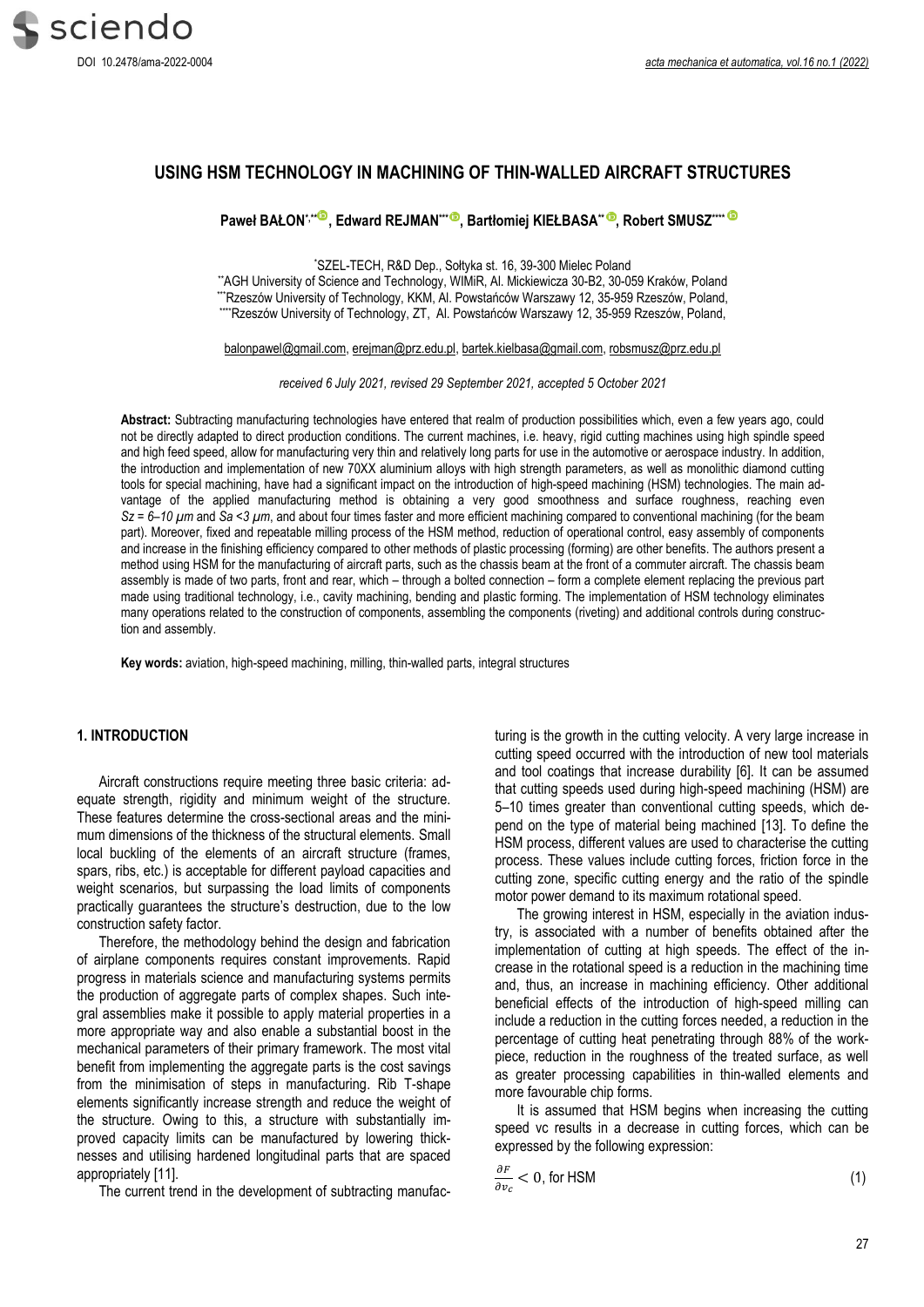sciendo

Paweł Bałon, Edward Rejman, Bartłomiej Kiełbasa, Robert Smusz DOI 10.2478/ama-2022-0004 *Using HSM Technology in Machining of Thin-Walled Aircraft Structures*

$$
\frac{\partial F}{\partial v_c} > 0
$$
, for conventional treatment [9] (2)

High-speed milling was first used to produce small elements of aircraft constructions approximately 12 years ago. However, the use of this method for an entire assembly, such as the front chassis beam, is a great process and product achievement. The front chassis beam is a critical structural element of the aircraft, which is subjected to special supervision and control during the entire production process, not only due to its external dimensions of  $3,000 \times 500$  mm but also due to the significant loads it bears during the touchdown phase of the aircraft's flight, where, in some significant cases, non-axial forces may occur. In the presented work, the authors, as part of the planned works for the project, developed and made a prototype of the chassis beam assembly using high-speed milling technology. This technology makes it possible to create elements that have a complicated shape with a small wall thickness of the reinforcing ribs.

In a series of preceding tests, the authors checked and demonstrated the application of the high-speed milling method for another construction part, i.e. the front beam of the aircraft [4]. It was proved that it is possible to obtain a minimum wall thickness of <0.6 mm for a ribbed plate without losing the required geometry of the structural element. Obtaining the minimum wall thickness of the ribbed plate allows for a significant reduction in product weight of up to 20% compared to conventional solutions. The use of the high-speed milling method to create integral parts additionally reduces the number of fastener elements necessary to connect the entire assembly.

Manufacture of the thin-surfaced parts comes with many technical problems related to distortions and alterations of the part resulting from its elasticity and plasticity. Vibrations can be caused by deformations of the ground part, and thus, flaws may occur in the structure's shape. In addition, permanent deformities can also generate geometric errors and cause interior stress in the outermost sheet, which are rather challenging to reduce and result in deformity of the post-machining part. This results in expanded fabrication expenses for production processes, particularly for thin-sided parts, resulting from low quantities and greater fabrication time [12].

The commonly used rule for choosing materials to be used in the manufacture of aircraft is the durability-to-weight relation. Elements are devised and the proper materials (aluminium, titanium, steel and composite) are chosen depending on the aircraft's capacities [5, 7]. Full block material, a forging, or a casting is used for workpieces. Composites, aluminium alloys and titanium alloys are the most commonly used materials for aircraft constructions. Considering the implementation of composite materials in aircraft structures, fatigue failure analysis needs to be taken into account [8]. Lately, intense corporate rivalries within the aviation industry have resulted in the rather rapid growth of contemporary fabrication processes.

Nowadays, many aircraft parts are fabricated for off-the-shelf sale from a full amount of material. The aggregate parts of aircraft usually demand deletion of up to 98% of the raw material during the course of manufacturing. To successfully fulfil such mass production processes, it is essential that the most economical methods be utilised so that the manufacturing can be profitable. High-speed milling technology creates or enhances this possibility. Furthermore, the fabricated workpieces are homogeneous and possess improved mechanical properties. The absence of joints fastened with rivets leads to a lower weight piece structure with a

better strength-to-weight ratio [1]. An aircraft beam structure made of stamped, bent and riveted sections is shown in Fig. 1. The same structure can be successfully made using the HSM technology, which vastly saves manufacturing time and labour intensity (Fig. 2).



**Fig. 1.** Structure of aircraft beam designed for HSM made of stamped and bent sections. HSM, high-speed machining



**Fig. 2.** Structure of aircraft beam designed for HSM milled using the HSM method. HSM, high-speed machining

The modern CAM systems do not just calculate a tool's pathway but are also utilised for its checking, authentication and optimisation with the goal of reducing the number of errors.

The essence of the aerospace industry sector is low-quantity manufacturing which necessitates elasticity immediately at the technological fabrication preparation phase, wherein unified CAD and CAM programmes are particularly helpful.

The design scheme for production of thin-sided complex assemblies made for the aeronautics industrial sector necessitates consideration of the standard conventions recommended for the programming of CNC machines, as well as the special features of thin-sided parts with a high proportion of wall height to wall thickness, especially whenever HSM is used. For this technology, it is crucial to select a proper fabrication procedure, particularly for flat, thin-sided aircraft parts, such as frameworks, beams, ribs, etc. In such cases, the wall's ratio of height-to-wall thickness is the normal parameter.

This relationship represents the elastic rigidity of the part and, specifically, the malformations that take place during production. To minimise wall bending, the most suitable amount of tool runs should be utilised. Additionally, the time of machine-to-part contact should be minimised by using a high cutting speed and a low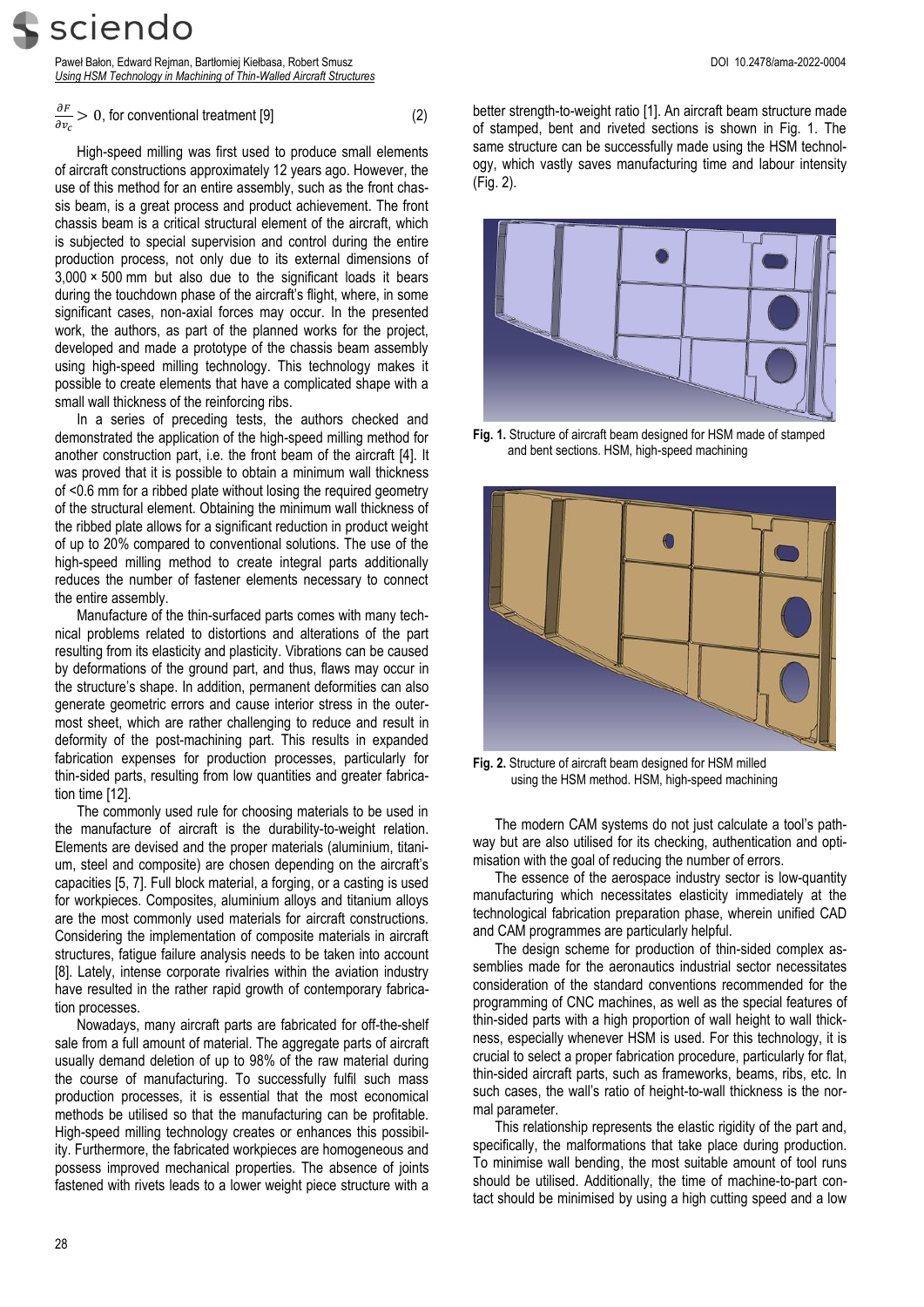sciendo

ratio of cut depth ap to cut layer width ae. The solidity of the tool and the machined wall is of great importance to the process. In areas where there is weaker support of the thin-sided piece, reverse milling should be used. For a height-to-thickness ratio <15:1, machining should be done for only one side of the part's surface, in non-overlapping passes. Grinding should be repeated for the reverse side and an allowance must be made for finish production [10, 17].

## **2. CHARACTERISTICS OF HSM METHODS**

The aerospace industry uses thin-walled pocket constructions made of aluminium alloys, which ensures low mass and high stiffness. They constitute up to 60% of the product weight. As blanks for their production, plates of a certain plastically processed thickness are used above all. Due to significant weight loss of up to 98%, modern, high-performance machining methods, such as milling: HPC roughing and HSC finishing machining, are used when making thin-walled parts.

The main problem encountered during the machining of thinwalled structures is their elastic and plastic deformations, which occur during the milling of thin-walled elements. After removing the load, the wall resiliently returns to its original position. The tool-holder-spindle layout also resists elastic deformation. HSM of deep, thin-walled pocket constructions requires the use of tools with large overhangs, which increases the deformation of this system.

Elastic deformation of the tool and the workpiece, in addition to shape errors, may cause process instability, which affects the quality of the work surfaces. This lack of machining stability results in the development of vibrations and the so-called "chatter" of the machined wall.

Stabilisation of machining conditions can be achieved through the appropriate selection of cutting parameters or the use of tools with geometry that reduces the vibration tendency. In order to minimise the vibrations, tools with different blade pitches and variable helix angles are used. Due to different helix angles, successive cutting edges produce chips with variable cross-sections. This ensures reduced harmonic vibrations and reduced cutting forces, which allows the efficiency of the machining process to be increased.

Increasing the cutting speed to the range corresponding to the HSC machining results in lower cutting forces, which reduces the distortion of both the thin-walled elements and the tool. Reduction of the cutting forces, especially the component perpendicular to the machined surface, which has the greatest impact on wall deformation, can also be obtained by optimising the cutting parameters, i.e. feed fz, depth ap and cutting width ae. Lower cutting resistance generates lower machining stresses, which reduces deformation of the workpiece and ensures higher quality and accuracy. Additionally, the rise in the cutting velocity has an advantageous effect on the surface quality, which is characterised by a greater regularity in machining marks and lower roughness and waviness in relation to the machined surfaces with classic cutting parameters.

When machining the high walls of the elements, it is advisable to apply the appropriate machining strategy. The experience of the authors allows distinguishing the following methods of processing:

 Method I – separate treatment of each side of the wall (recommended at a wall height-to-thickness ratio of <15:1),

- Method II alternate processing of both sides of the wall for a constant level – (height-to-thickness ratio of <30:1),
- Method III alternating machining of both sides of the wall with a level difference – (height-to-thickness ratio of <30:1).
- Method IV alternating processing of both sides of the wall with a constant level and increasing wall thickness towards its base (height-to-thickness ratio of >30:1).

For roughing thin-walled elements, counter-rotational milling is recommended for all strategies. A finishing allowance of approximately 0.2–1.0 mm should be left for the finishing treatment, depending on the final wall thickness. However, these machining methods have some drawbacks as follows:

- Multiple tool passes introduce additional stresses of their own, which can have a significant influence on the formation and form of deformation of the machined walls.
- Making subsequent passes after previous machining marks may cause a regeneration effect and, thus, loss of stability of the treated wall.
- During machining of subsequent layers and contact of the cutting edge of the tool with the previously machined surface, it accelerates the tool wear and causes loss of quality in the machined surface.

The above factors make it increasingly advisable to finish the thin walls at their full height. However, this requires the use of tools with appropriate geometry characterised by different blade pitches and a variable or differing helix angle. Densely ribbed structures are often used in aviation structural elements. They have the form of thin-walled elements with complex geometry and a significant depth of recesses between the ribs. This type of machining requires the use of "slender" tools with large overhangs and therefore low stiffness. Providing high performance involves the deformation of both the machine and the part, which affects the accuracy of the shaped walls.

In the case of HSC machining, mainly monolithic diamond tools and heat-shrinkable holders are used to ensure secure and accurate fastening [2, 3]. In HSC machining, especially when the tool reach is increased, its dynamic balancing is decisive. Poor balancing, like the low stiffness of the tool, may cause it to lose its stability during operation and may adversely affect the spindlebearing arrangement.

The HSM machining process requires the use of synthetic cooling and lubricating fluids, which are primarily characterised by good machining properties. The lubricating fluid used in the research-and-development (R&D) works was an emulsion called HYCUT ET 46 (Oemeta company).

#### **3. EXPERIMENTAL PROCEDURE**

In the authors' own research, the use of HSC machining in the production of aircraft construction components was addressed. In the production of the most heavily loaded components, aluminium alloys from the 70XX group are used. Rigid alloys are characterised by high plasticity, and their mechanical properties depend on the chemical composition of a given alloy. The increase in strength of these alloys is achieved by heat treatment. In addition, increase in strength is obtained by strengthening the work-up during cold forming in combination with precipitation hardening. Multi-component aluminium alloys with alloy additions such as Mg and Cu, known as zinc dural, show the highest strength properties among all aluminium alloys. In the hardened state, their yield point ranges from *Rp0.2* = 600 MPa to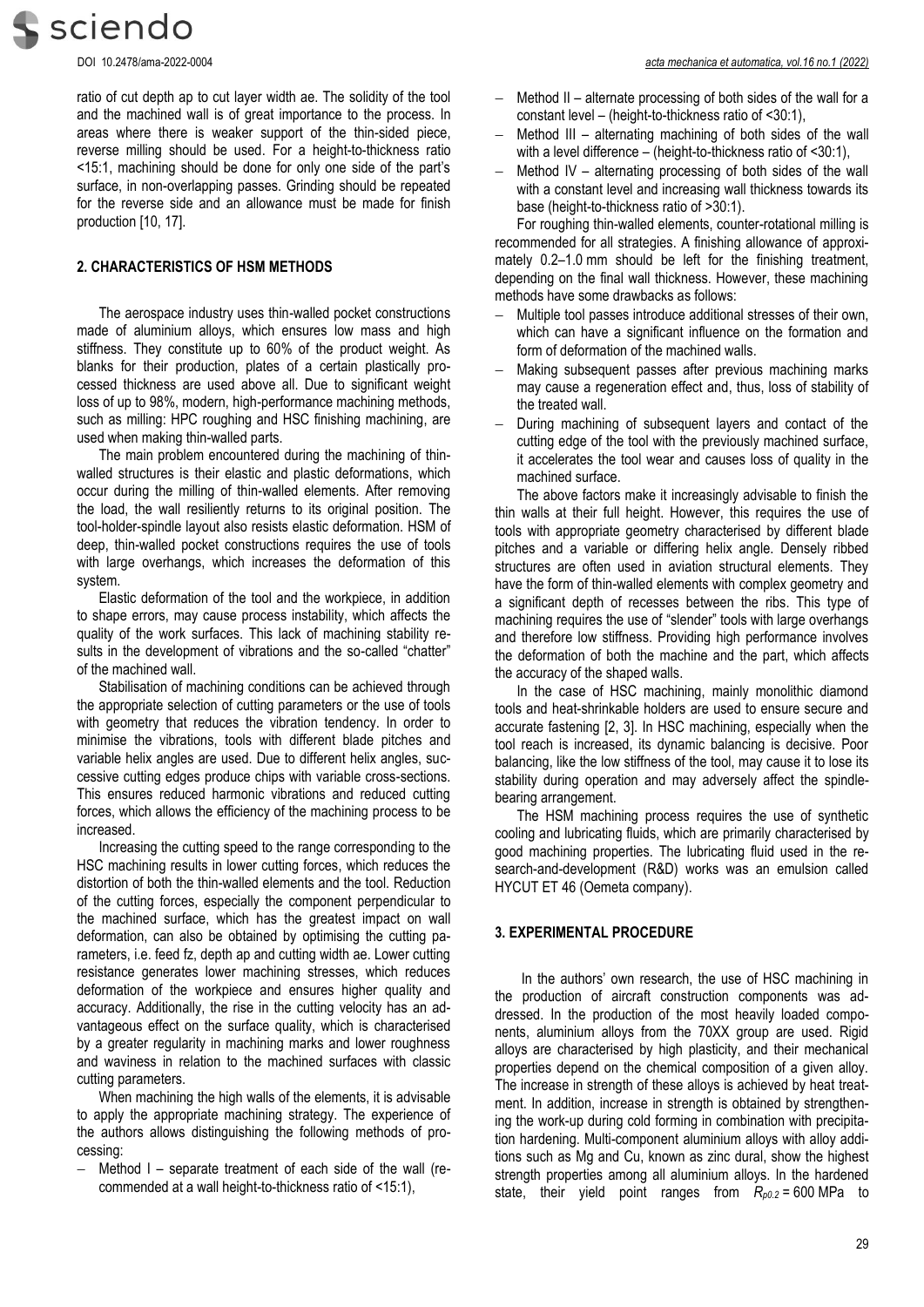Paweł Bałon, Edward Rejman, Bartłomiej Kiełbasa, Robert Smusz DOI 10.2478/ama-2022-0004 *Using HSM Technology in Machining of Thin-Walled Aircraft Structures*

 $R_{p0.2}$  = 700 MPa and tensile strength ranges from  $R_m$  = 700 MPa to *R<sup>m</sup>* = 780 MPa. Heat treatment of 70XX alloys consists of recrystallising annealing at  $390-430$  °C and precipitation hardening. Saturation is carried out at a temperature of 465–480 °C. Ageing, however, is done at a temperature of  $120-150$  °C. In the shaping of aeronautical elements from aluminium alloys, the aim is to make milling the basic machining process used in their production.

The material used in the research was 7075 T6 aluminium alloy with tensile strength properties in the supersaturated state (Fig. 3). The chemical composition of the material is given below (Tab. 1, Tab. 2):

|  | Tab. 1. Chemical composition of the 7075 T6 aluminium alloy [%] |  |  |  |  |
|--|-----------------------------------------------------------------|--|--|--|--|
|--|-----------------------------------------------------------------|--|--|--|--|

| Δ<br>ΓN               | Mg                | υu   | Mn                             | ∠n             | Fе<br>ات |
|-----------------------|-------------------|------|--------------------------------|----------------|----------|
| 89 72<br><b>UU.IL</b> | $\sqrt{2}$<br>1.O | 0.09 | $\overline{ }$<br><b>v.</b> 11 | $\sim$<br>u.us | ر.ء      |



**Fig. 3.** Stretching chart of an aluminium alloy sample 7075 for the supersaturation condition T6

**Tab. 2.** Mechanical properties of the 7075 T6 aluminium alloy tested at a temperature of  $21-22$  °C

| $R_m$                | 565 MPa |
|----------------------|---------|
| Yield strength Rpo.2 | 520 MPa |
| Young's modulus E    | 72 GPa  |
| Poisson's ratio v    | 0.33    |
| Elongation           | 13.5%   |
| Hardness (Fig. 4)    | 180 HV1 |



Fig. 4. Ageing at the temperature of 150 °C for 24 h with air cooling

Blocks with dimensions of 1,055 mm × 510 mm × 50 mm, with a total weight of 76 kg, were used as semi-completed products and were delivered in a solution state.

The size of the workpieces was 1017.5 mm × 354 mm × 48 mm. The thicknesses of the walls were 1 mm, 2 mm, 3 mm and 5 mm. The biggest open, flat surfaces (devoid of ribs) were of size 338.5 mm × 108.8 mm × 1 mm. The ratio of the ribs' height to their thickness, h/g, was in the range between 9.6 and 28.5. The radius passing between the walls and the ribs was 1.5 mm. The roughing was carried out with a spindle having a rotational velocity of *n* = 22,500 rev/min (cutting tool *d* = 12 mm) and finishing *n* =45,000 rev/min (cutting tool max *d* = 6 mm); this was meant to get the machining datum surfaces prepared for later operations. The workpiece was attached to the machining table using pressure clamps and the machining was done in a dual-phase process: shaping and finishing. Two parts were fabricated concurrently on the two machines, while equal and unequal machining processes of the pockets were used. For the first, the beam receptacles were positioned symmetrically to the part's axis and they were fabricated in an alternating fashion. For the unequal machining, the receptacles were ground intermittently in relation to the axis running through the symmetry of the beam. For such a method, internal malformations of the beam were roughly calculated after the machining phase.

Production of the two-sided beam receptacles required preparation of the machining foundations in which the supports needed to rest and position the part on the milling machine. Therefore, a rim with holes forming cylinders was created from the semifinished material. The rim was a machining datum surface and the holes permitted the part to be fastened to the machine table (Fig. 5). The supports were only added on an as-needed basis and were excised after completion of the last beam fabrication operation.

Based on the presumption of the manufacturing documentation, the limits of the linear parameters of the beam are established by the norm BN-85/3813-79: Deviations of non-tolerated dimensions, shape and location for aviation products.

- For the beam's sides, the tolerances are as follows:
- $q = 0.8 5$  mm; deviations:  $\pm 0.05$  mm.
- For the rib height:
- *h* = 11.9–40 mm; deviations: ±0.1 mm.
- For the overall dimensions:
- 1,017.5 mm × 354 mm; dimensions: ±0.3mm.



**Fig. 5.** Chassis beam made using the HSM method with two integral parts. HSM, high-speed machining

The mechanical tooling of the beam was performed in two phases: pre-machining and finishing. The number of machine runs in all cases was determined by the wall measurements and the axial cut depth. The fundamental obligation of the machining process was to guarantee as minimal malformation of the ribs as possible and also to secure appropriate surface roughness during the finishing machining. In the fabricated beam, 1.5 mm finishing tolerances were used for large part surfaces and 0.1 mm on the rib walls with a thickness of 0.8–3 mm. To reduce the wall deform-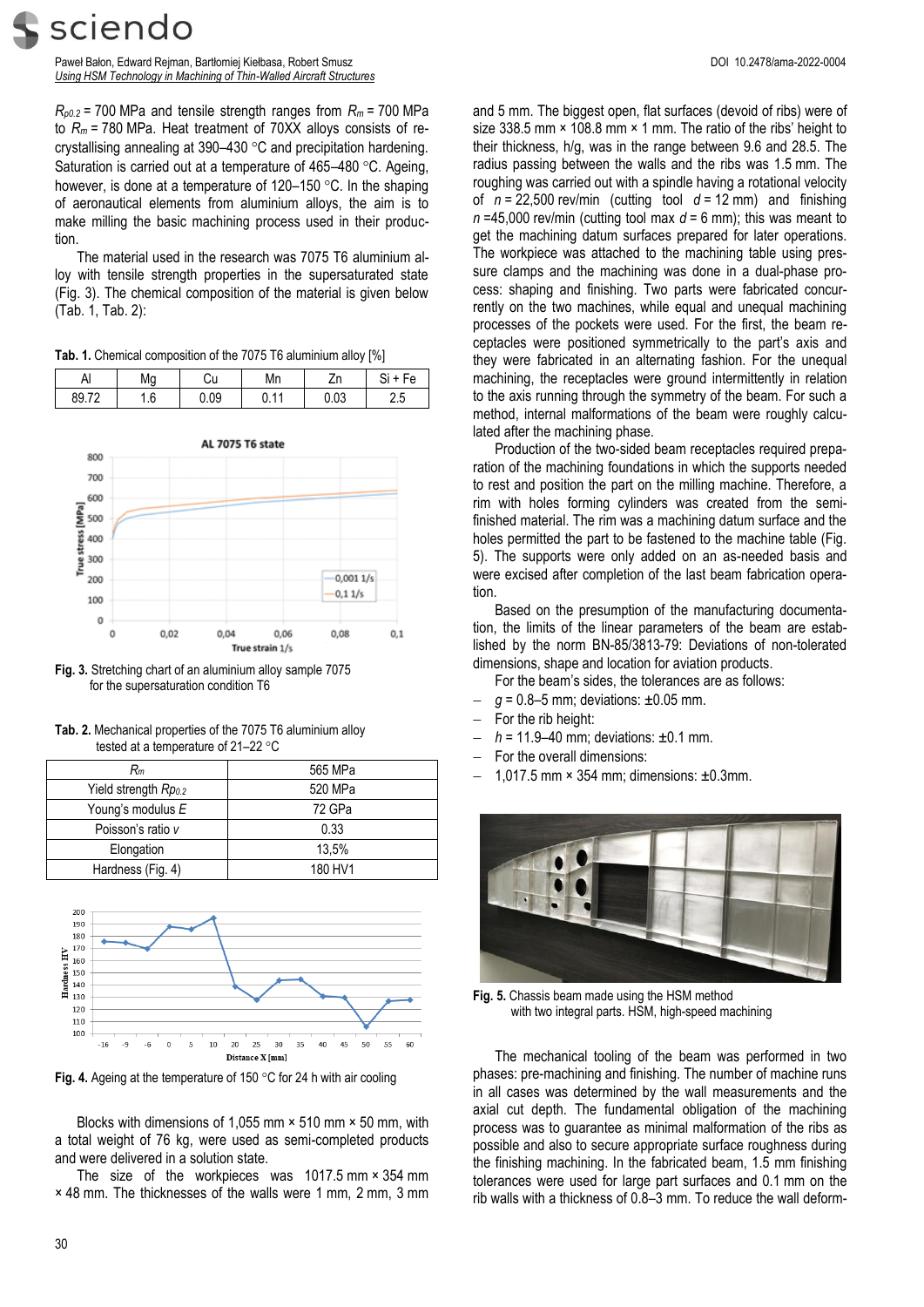

ity, the time needed to connect the tool and the part being machined had to be shortened. This was achieved by using highspeed cutting (i.e., high tool rotation speed). The later treatment, which established a high degree of machining precision of the smooth beam walls (the height-to-thickness ratio was maintained somewhere <30), was done to maintain a proper machining strategy. The most effective way was intermittent receptacle machining with a switch in machining sides and keeping the machining at equal amounts for each pocket. While machining thin sides, it is generally suggested that one grind in reverse. The weight of the complete, final frame was 4.65 kg (1.8 kg upper + 2.85 lower) and the weight of the initial material was 186 kg  $(76 \text{ kg} + 110 \text{ kg})$ , so the part's weight was 2.2% of the material started with; 97.8% of the semi-finished material was recycled into chips. This equals a "buy-to-fly" ratio (weight of the starting material to the weight of the final product) of 39. This technical process can be used for thin-sided structure manufacturing, wherein the chips' mass can be up to 97.8% of the starting material. It should be underscored that the beam's weight is 4.65 kg.

By introducing the HSM technology, in relation to classic milling methods, currently designed aircraft structures consist mainly of integral thin-walled elements, which were previously produced by plastic forming technologies and then joined using welding or riveting technologies. In the HSM technology, after machining, these parts are directly assembled in the semi-assembly or assembly process, bypassing the assembly into larger assemblies. Achieving high efficiency of HSM of high-strength aluminium alloys, especially in roughing, requires machine tools with high rigidity and high power on the machine spindle.

The time needed to manufacture the frame (including software preparation time) was 250 h (CAM software) and 300 h (time of milling). The manufacturing time of the beam can be minimised to 30 h for the production series by applying the successfully tested control system and the lessons learned through the mock-up processing. The roughing time of the beam is estimated to be around 20 h, and the finishing takes around 10 h, which comes to about 30 h in total to fabricate the frame using the HSM technique. A comparison of the HSM technology to the conventional machining process shows that about 4 times as many hours are necessary to fabricate the beam by traditional milling methods. The authors of the work, together with the industrial consortium, plan to develop the technological process and complete the construction of an entire integral beam of the aircraft front chassis using HSM technology, without the need to divide it into front and rear parts combined with bolts. This possibility results from the recent purchase of an appropriate machine tool. Moreover, for wall machining with a height-to-thickness proportion <15, the effect of structural malformation defects on the geometric accuracy of the part is insignificant. In the case of narrower walls, this outcome becomes detectable and should be kept to a minimum through fine-tuning of the machining parameters, i.e., piece feed rate, milling extent, machining direction, etc.

## **4. QUALITY OF SURFACE**

Inspection of the geometric dimensions and surface roughness of the processed beam allows us to draw a number of interesting conclusions. The surface quality after milling depends on the type of material to be machined and the geometry of the cutting tool. The cooling conditions have a substantial effect on the results of the treated surface. Cooling with emulsion significantly improves the surface roughness. During milling of the abovementioned beam, a surface roughness of  $S_z = 6-10 \mu m$  and  $S_a$ <3 μm was obtained (Fig. 6).



**Fig. 6 Points of control measurements of wall thickness using CMM and micrometre methods**

During milling with end milling cutters, with both conventional machining and with increased cutting speed, the best surface quality was obtained after machining with a diamond tool. The processing was carried out with a diamond milling cutter of  $d = 12$  mm and  $d = 6$  mm, respectively. The milling width was  $a_e$  = 10 mm and  $a_e$  = 5 mm, respectively. The choice of the diamond tool resulted from our own preliminary tests, where a tool with the carbide plate was used to chip off the cutting edge and this process subsequently destroyed the sample. This cannot be allowed when machining expensive integral parts. After machining of series 7075 alloys, the roughness of the machined surface was improved as seen by measuring the following parameters: *S<sup>a</sup>* (arithmetic average of the roughness profile); *S<sup>z</sup>* (the largest height of the profile). Increasing the feed above  $f_z = 0.2$  mm per blade results in a significant increase in roughness.

The beam's specifications were assessed by an optic scanner in order to verify its geometry, linear measurements and spatial displacements (Fig. 7). This study helped us to ascertain the geometric parameters of specific beam details and to produce computerised and relief maps displaying the beam's stereometry. These maps mainly allowed assessment of the malformation potential of the large beam exterior. Such defects can occur due to internal tensions produced in the part throughout the mechanical treatment phase [15, 16, 17]. Dimension evaluation showed that the irregularities of the linear measurements were within the forecast tolerances. The deformities of the workpiece occur primarily near the shorter axis of symmetry, and the shifts are symmetrical in the direction of the longer axis of symmetry. The biggest relative displacement value is 0.31 mm. Precise measurements are assured by the optical scanner, with a margin of error of  $\pm 0.25$  mm. Nonetheless, this technique demonstrates – in a dependable way – what deformities should be foreseen in the machining of parts of a similar component. For an exacting assessment of the ribs' wall thicknesses, which are the most significant when considering structural durability, the walls were measured with a micrometer. The measurements were made at the ribs' points that were forecast to be most susceptible to malformations during the machining process – at the rib's base and at the rib's top.

To estimate the form, measurements and spatial displacements of the beam as a complete sub-assembly, the beam was evaluated on a control instrument that is used to study the beam present in current aircraft (Fig. 8). Research has shown that the beam measurements fall within the tolerances forecast in the technical documents. The measurements also met the local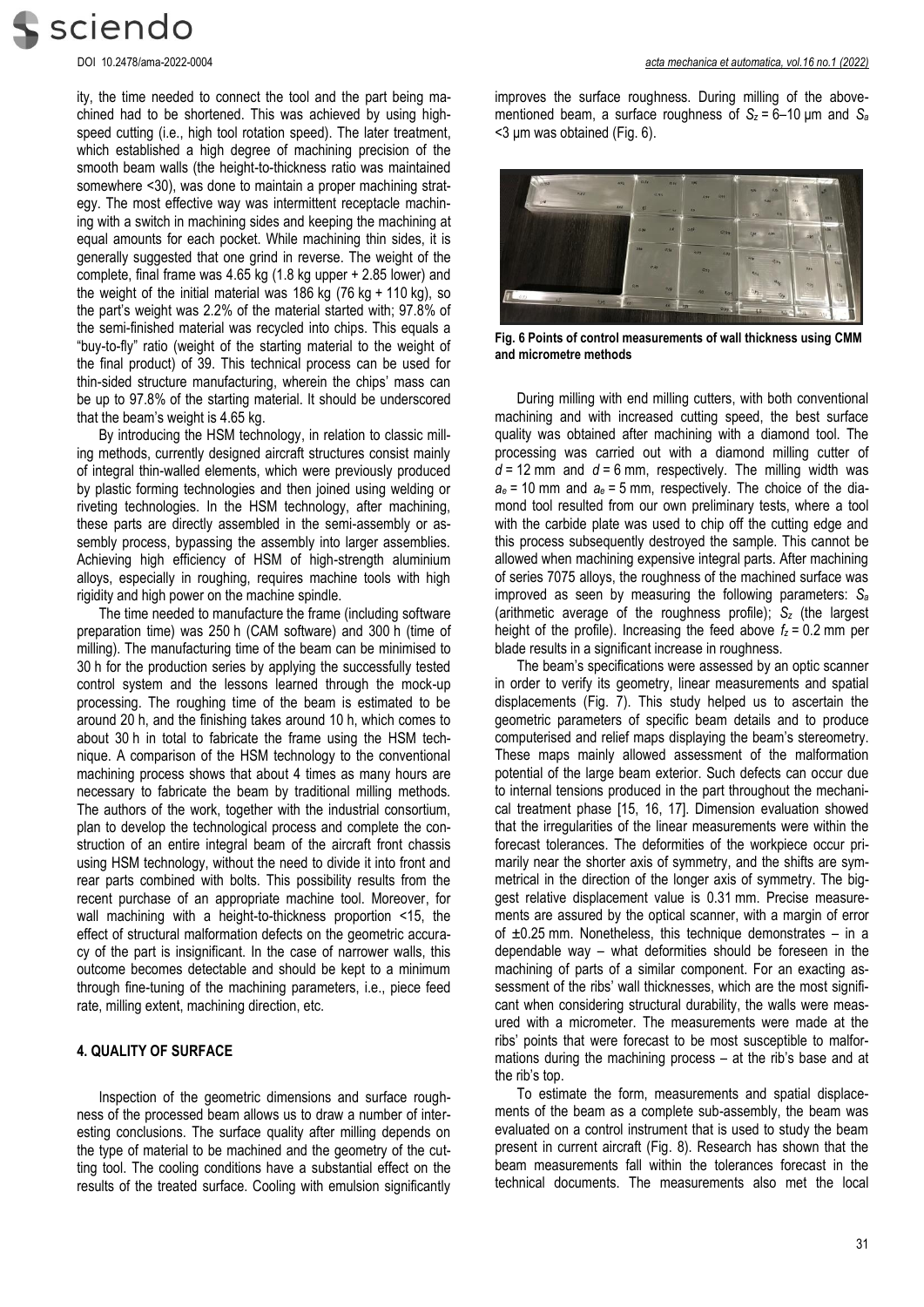sciendo

Paweł Bałon, Edward Rejman, Bartłomiej Kiełbasa, Robert Smusz DOI 10.2478/ama-2022-0004 *Using HSM Technology in Machining of Thin-Walled Aircraft Structures*

standard BN-85/3813-79, which was utilised for verifying unacceptable distortions and shapes.



**Fig. 7.** Graphic representation of the roughness of the measured surface, Sa = 0.275 μm – arithmetic means of discrepancy of the surface's unevenness from the reference plane: (a) transition area between the machining marks; (b) homogeneous machining area; (c) view of the measurement zone



**Fig. 8.** The size of displacements of the beam elements measured by the GOM optical scanning method. The values of displacements reach positive and negative values due to the elastic stresses of the material after HSM treatment. The maximum brown values are due to wall thickness <1 mm of the pocket between the ribs with a relatively great height – 40 mm. HSM, high-speed machining

The application of HSM for thin-walled aircraft beams is achievable owing to the exactness of the workpiece and the machining potential of the Al7075 aluminium alloys. A suitable cutting parameter choice yields good surface waviness and roughness [1].

In the case of machined walls having a height-to-thickness ratio <30, the effect of the structure's deformity on the part's parameter precision is negligible, and it still lands within the tolerances of the milling machine. For larger walls' slenderness, this impact starts to become noticeable and should be reduced by proper selection of the cutting velocity (workpiece feed rate, cutting depth).

Maintaining dimensional-shape precision throughout the machining process necessitates an appropriate choice of the technological bases to secure the mounting technique for the workpiece. In composite spatial components, some extra foundations ensuring mount solidity should be utilised and later removed during the final processes. The final HSM application permits the manufacturer to reduce the work machining hours.

The finished part is an integrated structure that replaces the same parts currently manufactured using plastic processing of individual parts (38) and then assembling those using fasteners. The entire manufacturing time for individual elements of the beam was >5 times that of the suggested HSM method. Augmenting the advantages resulting from the lowered manufacturing time of the beam, other benefits of the suggested technology are the quality and precision of the fabrication, in addition to the desirable roughness class of the part surfaces [18, 19].

During the machining process around the tip of the cutting tool, a plastic deformation of the workpiece is created, which, after removing the factor causing it, causes the formation of compressive residual stresses in the surface layer (Fig. 9). In addition, during cutting, heat is generated (related to, among others, friction), leading to large differences at temperature and thermal stresses exceeding the yield point of the material and, consequently, to tensile residual stresses in the surface layer. In fact, all these factors influence the state of residual stress, but their intensity may vary. However, it is assumed that after machining, the surface layer is dominated mainly by mechanical stress (pressure) and – acting in the opposite direction – thermal stress (temperature). The mechanical model corresponds mainly to machining, while the thermal model is characteristic of abrasive machining and the high-speed machining of HSC. The residual stress after machining occurs at depths of several tenths of a millimetre.

The residual stresses arising during the cutting process depend on many factors, including the following:

- depth of cut
- feed
- cutting speed
- the geometry of the cutting tool
- cooling conditions
- properties of the processed material and
- degree of wear of the cutting tool.



**Fig. 9.** The deformation of a thin-walled element caused during machining on a five-axis machine tool CNC measured in external points